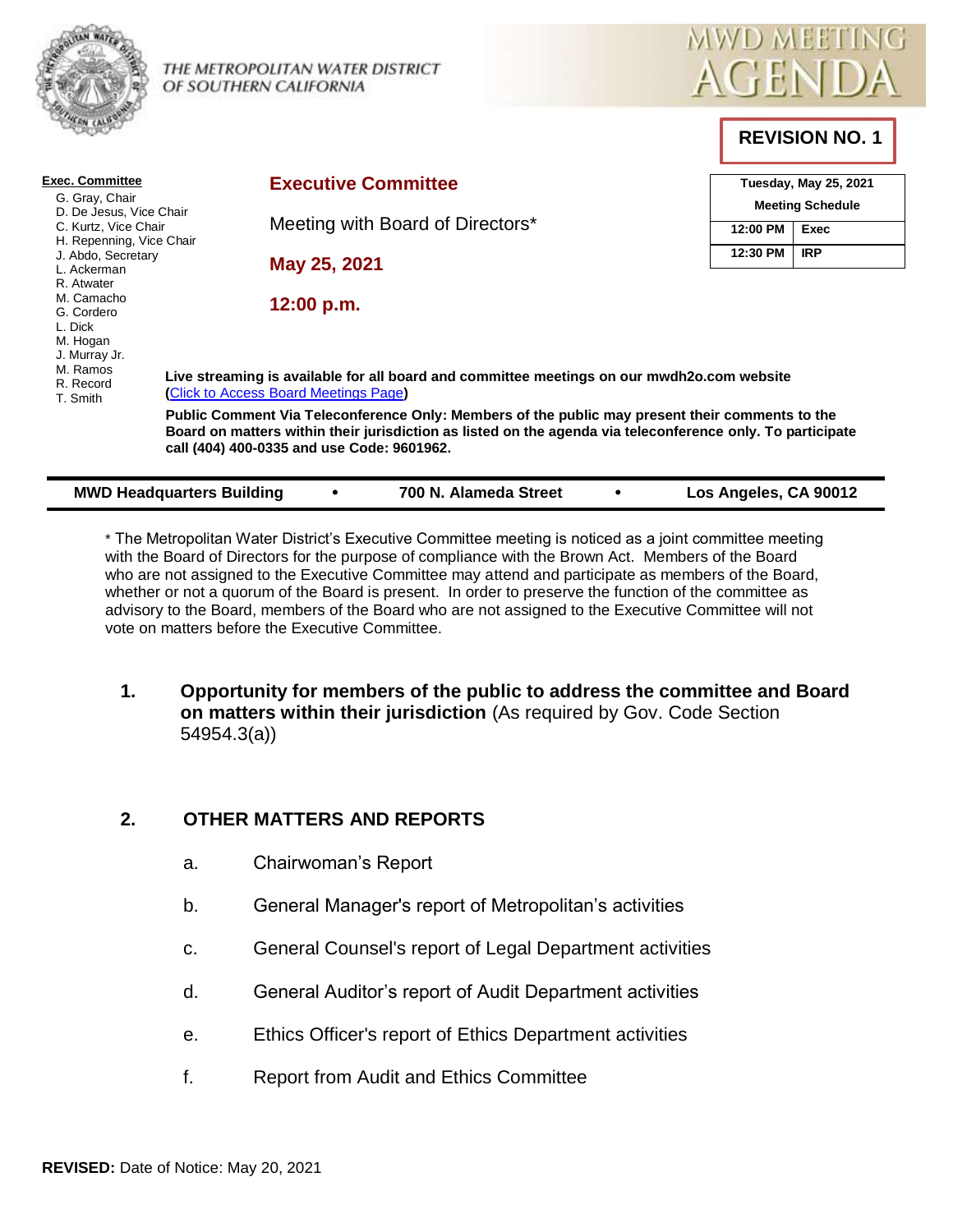- g. Report from Bay-Delta Committee
- h. Report from Communications and Legislation Committee
- i. Report from Engineering and Operations Committee
- j. Report from Finance and Insurance Committee
- k. Report from Legal and Claims Committee
- l. Report from Organization, Personnel and Technology Committee
- m. Report from Real Property and Asset Management Committee
- n. Report from Water Planning and Stewardship Committee

## **CONSENT CALENDAR ITEMS — ACTION**

#### **3. CONSENT CALENDAR OTHER ITEMS – ACTION**

- **Added** A. Approval of the Minutes of the meeting of the Executive Committee held April 27, 2021; and the meeting of the Special Executive Committee held April 16, 2021
	- B. Approve draft committee and Board meeting agendas, and schedule for June 2021

#### **4. CONSENT CALENDAR ITEMS – ACTION**

**None** 

#### **END OF CONSENT CALENDAR ITEMS**

#### **5. OTHER BOARD ITEMS – ACTION**

None